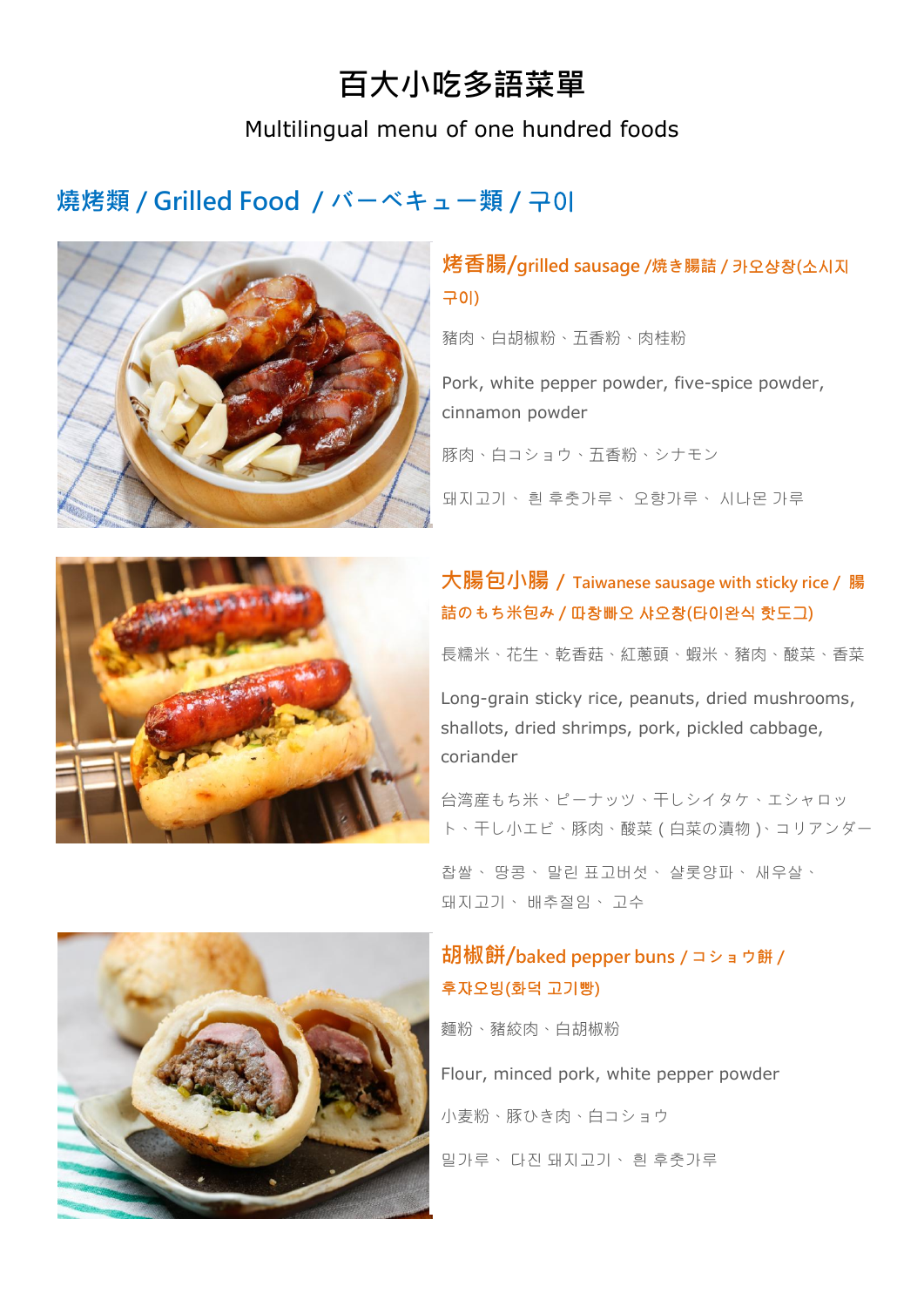

# 烤魷魚/grilled squid / ムラサキイカの焼き物 / 카오요우위(오징어 구이)

生鮮魷魚、醬油膏、蜂蜜 Squid, thick soy sauce, honey 生ムラサキイカ、とろみ醤油、ハチミツ 오징어、 간장 소스、 꿀



#### 炭烤串燒/grilled kebab /炭火串焼き / 탄카오 촨샤오(숯불구이 꼬치)

雞腿、雞胸、雞皮、豬肉、培根、小黃瓜、玉米、甜椒

Chicken thigh, chicken breast, chicken skin, pork, bacon, cucumber, corn, sweet pepper

鶏モモ、鶏ムネ肉、鶏皮、豚肉、ベーコン、キュウリ、ト ウモロコシ、ピーマン

닭다리살、 닭가슴살、 닭고기 껍질、 돼지고기、 베이컨、 오이、 옥수수、 단고추



### 東山鴨頭/Dongshan duck head /東山アヒルの頭 / 동산야터우(튀긴 오리 머리고기 꼬치)

鴨頭、鴨脖子、鴨翅、鴨舌、雞心、甜不辣、豬血糕、豆干

Duck head, duck neck, duck wing, duck tongue, duck heart, tempura, pig's blood rice pudding, dried tofu

アヒルの頭部ほか各部位、鶏の心臓、さつま揚げ、豚の血 餅、押し豆腐

오리 머리、 오리 목、 오리 날개、 오리 혀、 텐부라(튀김요리)、 타이완식 순대、말린 두부